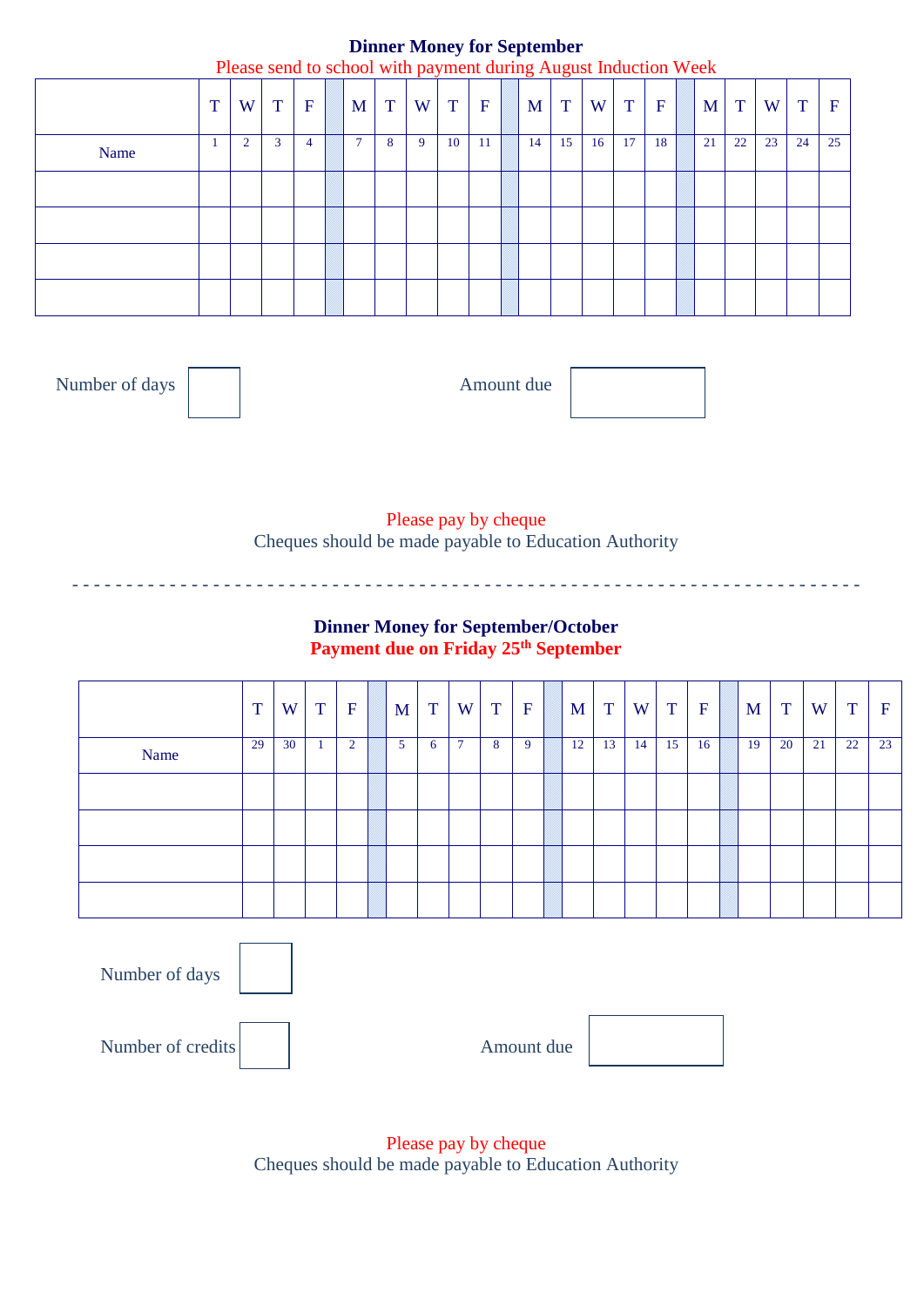# **Dinner Money for November**

|      |                |              |                |              |             |   |    |    | Payment due on Friday 16 <sup>th</sup> October |             |    |    |    |    |             |    |    |    |    |             |
|------|----------------|--------------|----------------|--------------|-------------|---|----|----|------------------------------------------------|-------------|----|----|----|----|-------------|----|----|----|----|-------------|
|      | M <sub>1</sub> | $\mathbf{T}$ | W <sub>1</sub> | $\mathbf{T}$ | $\mathbf F$ | M | T  | W  | T                                              | $\mathbf F$ | M  | T  | W  | T  | $\mathbf F$ | M  | T  | W  | T  | $\mathbf F$ |
| Name | $\overline{2}$ | 3            | 4              | 5            | 6           | 9 | 10 | 11 | 12                                             | 13          | 16 | 17 | 28 | 19 | 20          | 23 | 24 | 25 | 26 | 27          |
|      |                |              |                |              |             |   |    |    |                                                |             |    |    |    |    |             |    |    |    |    |             |
|      |                |              |                |              |             |   |    |    |                                                |             |    |    |    |    |             |    |    |    |    |             |
|      |                |              |                |              |             |   |    |    |                                                |             |    |    |    |    |             |    |    |    |    |             |
|      |                |              |                |              |             |   |    |    |                                                |             |    |    |    |    |             |    |    |    |    |             |



Please pay by cheque Cheques should be made payable to Education Authority

- - - - - - - - - - - - - - - - - - - - - - - - - - - - - - - - - - - - - - - - - - - - - - - - - - - - - - - - - - - - - - - - - - - - - - - - -

#### **Dinner Money for November/December Payment due on Friday 27th November**

|      | M  | T  | W              | T | $\mathbf{F}$ | M              | $\mathbf T$ | W | $\mathbf{T}$ | $\mathbf{F}$ | M  | T  | W  | T  |
|------|----|----|----------------|---|--------------|----------------|-------------|---|--------------|--------------|----|----|----|----|
| Name | 30 | -1 | $\overline{2}$ | 3 | 4            | $\overline{7}$ | 8           | 9 | 10           | 11           | 14 | 15 | 16 | 17 |
|      |    |    |                |   |              |                |             |   |              |              |    |    |    |    |
|      |    |    |                |   |              |                |             |   |              |              |    |    |    |    |
|      |    |    |                |   |              |                |             |   |              |              |    |    |    |    |
|      |    |    |                |   |              |                |             |   |              |              |    |    |    |    |

| Number of days    |            |  |
|-------------------|------------|--|
| Number of credits | Amount due |  |

Please pay by cheque Cheques should be made payable to Education Authority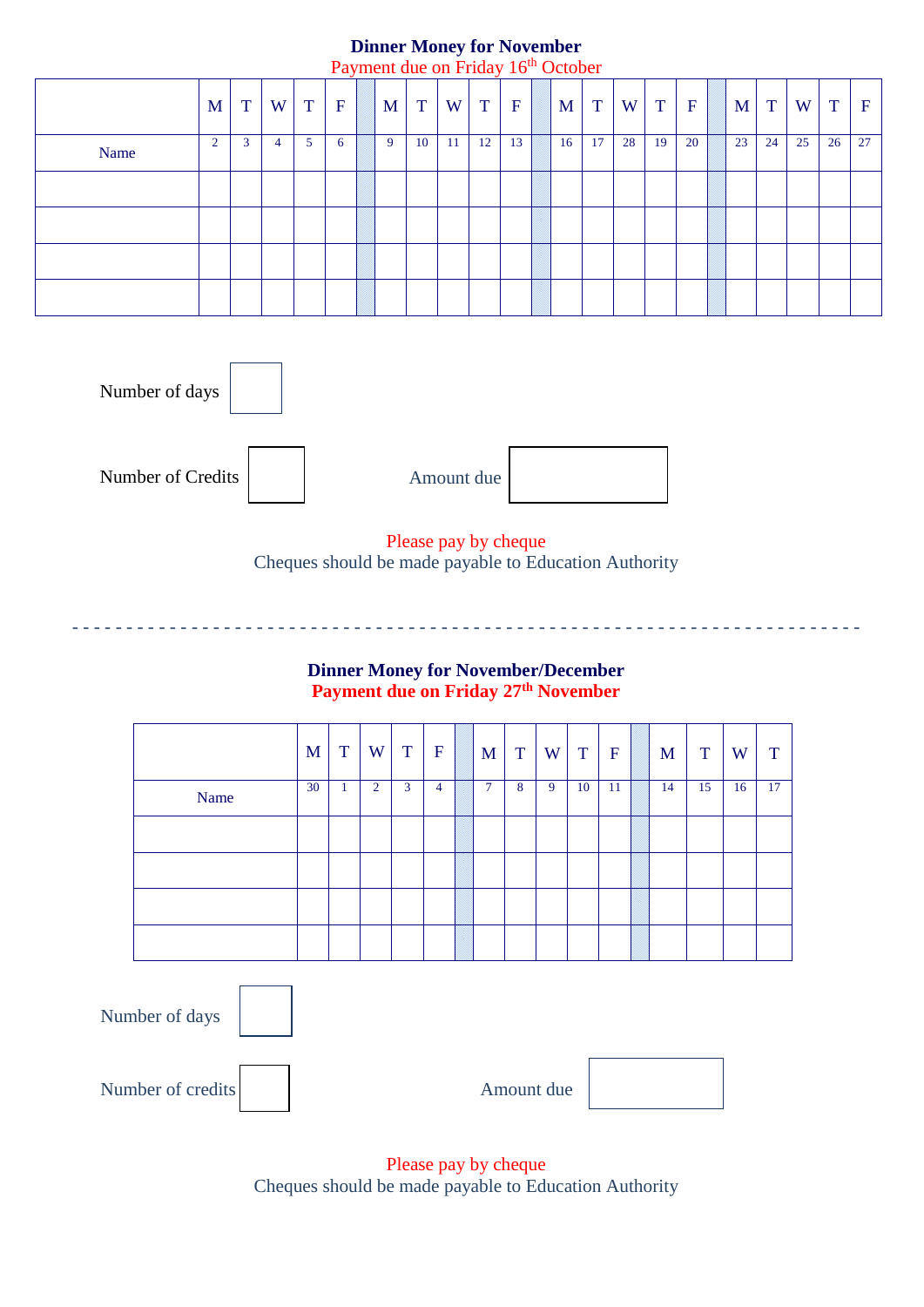#### **Dinner Money for January** Payment due by Friday 18th December

|      |   |   |        |             |     |    |    |    |             | Tayment due by Thuay To December |     |    |    |             |    |    |    |    |             |
|------|---|---|--------|-------------|-----|----|----|----|-------------|----------------------------------|-----|----|----|-------------|----|----|----|----|-------------|
|      | T | W | T      | $\mathbf F$ | M   | T  | W  | T  | $\mathbf F$ | M                                | T   | W  | T  | $\mathbf F$ | M  | T  | W. | T  | $\mathbf F$ |
| Name | 5 | 6 | $\tau$ | 8           | -11 | 12 | 13 | 14 | 15          | 18                               | -19 | 20 | 21 | 22          | 25 | 26 | 27 | 28 | 29          |
|      |   |   |        |             |     |    |    |    |             |                                  |     |    |    |             |    |    |    |    |             |
|      |   |   |        |             |     |    |    |    |             |                                  |     |    |    |             |    |    |    |    |             |
|      |   |   |        |             |     |    |    |    |             |                                  |     |    |    |             |    |    |    |    |             |
|      |   |   |        |             |     |    |    |    |             |                                  |     |    |    |             |    |    |    |    |             |



## Cheques should be made payable to Education Authority

- - - - - - - - - - - - - - - - - - - - - - - - - - - - - - - - - - - - - - - - - - - - - - - - - - - - - - - - - - - - - - - - - - - - - - - - -

#### **Dinner Money for February**

Payment due by Friday 29<sup>th</sup> January

|      |   |                | a a finem ado o fanda je podnodne j |              |             |   |   |    |    |              |    |    |    |    |    |    |                  |
|------|---|----------------|-------------------------------------|--------------|-------------|---|---|----|----|--------------|----|----|----|----|----|----|------------------|
|      | M | T              | W                                   | $\mathbf{T}$ | $\mathbf F$ | M | T | W  | T  | $\mathbf{F}$ | M  | T  | M  | T  | W  | T  | $\boldsymbol{F}$ |
| Name |   | $\overline{2}$ | $\mathbf{3}$                        | 4            | 5           | 8 | 9 | 10 | 11 | 12           | 15 | 16 | 22 | 23 | 24 | 25 | 26               |
|      |   |                |                                     |              |             |   |   |    |    |              |    |    |    |    |    |    |                  |
|      |   |                |                                     |              |             |   |   |    |    |              |    |    |    |    |    |    |                  |
|      |   |                |                                     |              |             |   |   |    |    |              |    |    |    |    |    |    |                  |
|      |   |                |                                     |              |             |   |   |    |    |              |    |    |    |    |    |    |                  |



#### Cheques should be made payable to Education Authority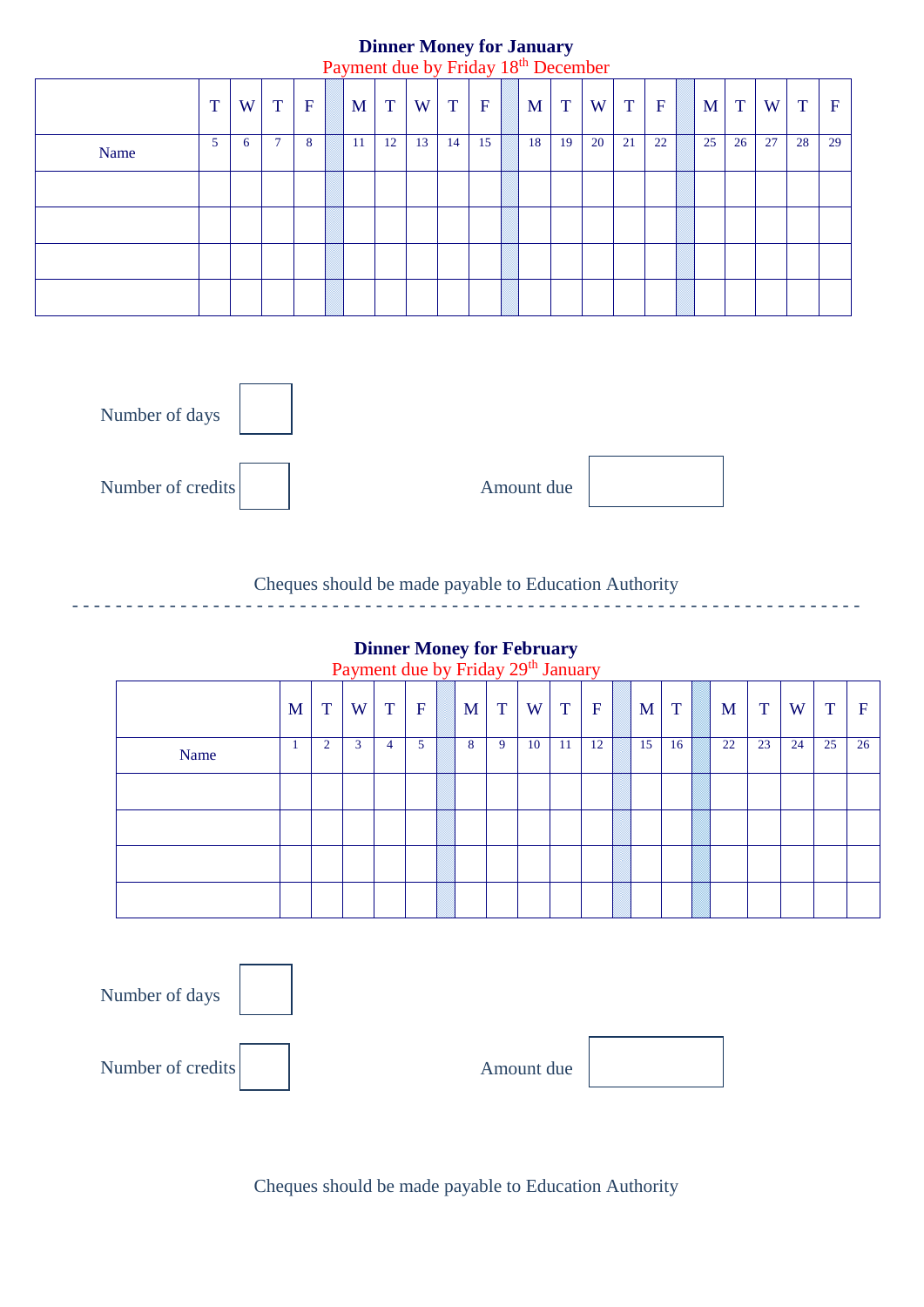# **Dinner Money for March**

|      |   |                |   |   |             | Payment due by Friday 26 <sup>th</sup> February |   |    |    |             |    |    |    |             |    |    |    |    |
|------|---|----------------|---|---|-------------|-------------------------------------------------|---|----|----|-------------|----|----|----|-------------|----|----|----|----|
|      | M | T              | W | T | $\mathbf F$ | M                                               | T | W  | T  | $\mathbf F$ | M  | T  | T  | $\mathbf F$ | M  | T  | W  | T  |
| Name | 1 | $\overline{2}$ | 3 | 4 | 5           | 8                                               | 9 | 10 | 11 | 12          | 15 | 16 | 18 | 19          | 22 | 23 | 24 | 25 |
|      |   |                |   |   |             |                                                 |   |    |    |             |    |    |    |             |    |    |    |    |
|      |   |                |   |   |             |                                                 |   |    |    |             |    |    |    |             |    |    |    |    |
|      |   |                |   |   |             |                                                 |   |    |    |             |    |    |    |             |    |    |    |    |
|      |   |                |   |   |             |                                                 |   |    |    |             |    |    |    |             |    |    |    |    |
|      |   |                |   |   |             |                                                 |   |    |    |             |    |    |    |             |    |    |    |    |



Number of credits

Amount due

Cheques should be made payable to Education Authority

- - - - - - - - - - - - - - - - - - - - - - - - - - - - - - - - - - - - - - - - - - - - - - - - - - - - - - - - - - - - - - - - - - - - - - - - -

#### **Dinner Money for April** Payment due by Friday 26<sup>th</sup> March

|      | M  | T  | W  | T  | $\mathbf F$ | M  | T  | W  | T  | $\mathbf F$ | M  | T  | W  | T  | $\mathbf F$ |
|------|----|----|----|----|-------------|----|----|----|----|-------------|----|----|----|----|-------------|
| Name | 12 | 13 | 14 | 15 | 16          | 19 | 20 | 21 | 22 | 23          | 26 | 27 | 28 | 29 | 30          |
|      |    |    |    |    |             |    |    |    |    |             |    |    |    |    |             |
|      |    |    |    |    |             |    |    |    |    |             |    |    |    |    |             |
|      |    |    |    |    |             |    |    |    |    |             |    |    |    |    |             |
|      |    |    |    |    |             |    |    |    |    |             |    |    |    |    |             |

| Number of days    |            |
|-------------------|------------|
| Number of credits | Amount due |